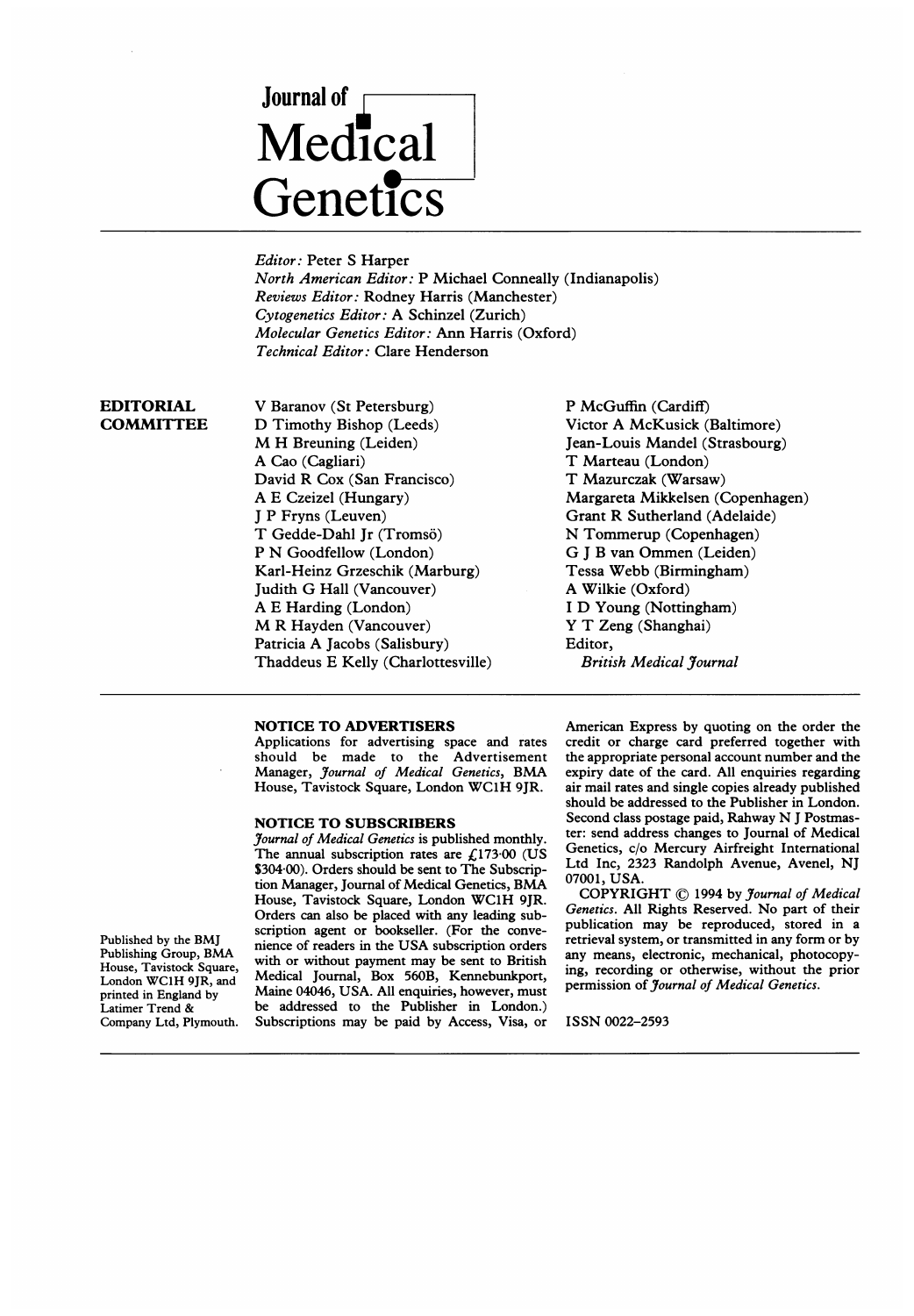# BOOK REVIEWS

If you wish to order or require further information regarding the titles reviewed here, please write to or telephone the BMJ Bookshop, PO Box 295, London WC1H 9JR. Tel 071 383 6244. Fax 071 383 6662. Books are supplied post free in the UK and for BFPO addresses. Overseas customers should add 15% for postage and packing. Payment can be made by cheque in sterling drawn on <sup>a</sup> UK bank or by credit card (Mastercard, Visa, or American Express) stating card number, expiry date, and full name. (The price and availability are occasionally subject to revision by the Publishers.)

PCR Protocols-Current Methods and Applications. Methods in Molecular Biology vol 15. Ed Bruce A White. (Pp 392.) Totowa, NJ: Humana Press. 1993. ISBN 0-89603-244-2.

This book is the latest in the Methods in Molecular Biology series and it is aimed at anyone using the PCR technique in any applicable field of research. With less emphasis on specific examples and hints for modification of particular protocols, the book aims to provide easily adaptable frameworks to suit most PCR based experimental strategies. Specific examples are provided throughout the book but, unlike many texts, suggestions for troubleshooting and modification of techniques are plentiful as well. Subjects range from a basic introduction to PCR and primer design to the complexities of PCR mutagenesis, genomic footprinting, and identification of new members of gene families.

For the researcher with PCR experience, this book offers practical help with a large range of techniques and includes many useful hints for optimisation of the described protocols. However, for the novice, <sup>I</sup> would not recommend this book for a number of reasons. There has been no attempt made to group techniques by subject, so once past the introductory chapters there is little guidance as to the suitability of particular protocols for particular projects. This omission is compounded by the listing of key topics and techniques on the back cover without any references to the main text. The space taken up by the unreadable listing of all the chapter titles on the back cover, which is in small type with no gaps between titles, could have been better used with a brief index. The organisation of each chapter is also unfriendly because the materials, methods, and notes sections are separated. This means the reader frequently needs to flip between three pages to obtain the full details of a protocol. It is ironic that the book is comb bound to allow it to lie flat on the bench because the layout means that the book will spend little time in this position as the reader tries to piece together the whole technique.

This book is not an essential purchase for the PCR worker but it is <sup>a</sup> valuable addition to the field, with the caveat that the useful details are often less than easy to find, which reduces its utility. For the beginner, <sup>I</sup> would be happier to recommend other works on PCR which have <sup>a</sup> clearer, more concise layout for both the theory and practice of most of the commonly used PCR protocols.

ANDREW <sup>J</sup> WALLEY

The Molecular and Genetic Basis of Neurological Disease. Ed R N Rosenberg, S B Prusiner, <sup>S</sup> DiMauro, R L Barchi, <sup>L</sup> M Kunkel. (Pp 1023; £175.00.) London: Butterworth-Heinemann. 1993.

The editors describe the first edition of this book as being "at the cutting edge of the interface between clinical and basic neuroscience". This is reflected in their choices of contributors, all authorities in their fields and with high profiles in the author lists in current neurology/genetics journals. The chapters are, in general, comprehensive, well written, and more than adequately referenced. The book is divided into sections, each containing between one and five chapters.

Part I, chapter 1, begins gently with descriptions of nucleic acids and DNA structure and translation, and progresses rapidly (in <sup>17</sup> pages) through DNA markers, restriction enzymes, and polymorphisms to linkage, cloning, and gene therapy. One small criticism is the use of the term 'reverse genetics' where most would now use 'positional cloning'. In addition the section devoted to Lesch-Nyhan disease would seem superfluous in view of the full chapter coverage later.

Chapter 2 is a list of the chromosomal locations for genetic neurological diseases and genes of relevance to the nervous system. There are some minor omissions: tuberous sclerosis has entries at 9q34, <sup>1</sup> 1q14, 12q22 (the last two are rather dubious localisations) but not chromosome 16 where there is a major locus. This is, however, mentioned in the chapter on TS. Similarly, there are no listings for myotonia congenita and Becker generalised myotonia which are associated with the skeletal muscle chloride channel at 7q32-qter. Some entries list the disorder alongside the gene product but this is not universal; dystrophin does not appear with Duchenne and Becker muscular dystrophies. Chapter 3 gives a small (three pages) taste of linkage analysis, computer programs for such, and the problem of genetic heterogeneity. It is perhaps a little too short for a reader with no previous knowledge of this field.

The disease specific chapters which follow contain many highlights and very few disappointments. The chapters on metabolic disorders admirably cover the clinical, biochemical, and molecular features of the appropriate diseases. In addition they offer therapeutic protocols where available,

or discuss potentials for therapy. Part XII contains a single chapter; a scholarly multiauthor review of the prion diseases of humans and animals. Prusiner and colleagues also provide ample scope for further reading on this fascinating topic with 311 references.

Part XIII contains reviews of the muscle dystrophies and, with the exception of the chapter on FSH/limb-girdle dystrophies which contains less than two pages of text, this section amply summarises the salient clinical and molecular features of these disorders. Roses (chapter 41) has been able to incorporate some of the rapidly appearing new data on the unstable trinucleotide repeat sequence associated with myotonic dystrophy and this chapter is well referenced up to 1992. At this time it was known that expansion of another trinucleotide repeat sequence, this time in the androgen receptor gene, was the causal mechanism of bulbospinal neuronopathy (Kennedy's syndrome). There is no mention of this, either in this chapter or (that this reviewer could find) elsewhere in the book.

Part XIV contains, again, <sup>a</sup> single contribution. DiMauro's review of mitochondrial disorders is comprehensive, clearly written, well supplemented with explanatory diagrams, and excellently referenced. Part XV deals with 'degenerative disorders' and begins with a chapter on hereditary ataxias. Unfortunately this was a little disappointing as over half of this chapter reviews disorders given more comprehensive coverage elsewhere in the text. Part XIX (neuronopathies and neuropathies) contains limited clinical information, the discussions focusing on gene mapping (for spinal muscular atrophy), mutations (transthyretin and amyloid neuropathies), and peripheral nerve physiology (axonal neuropathies). The review of the genetic epilepsies (part XX/chapter 63) is particularly thorough, including a description of the epileptic Mongolian gerbil! It also includes useful guidelines on risk estimates and prognosis for use in counselling relatives of epileptic persons. The final chapters (gene therapy and consequences of gene mapping) conclude this volume with general discussions on likely future developments in the field of neurogenetic diseases, although specific examples are given for replacement therapy in animal models. The reviewer finds it surprising that there is no mention of the possible societal and political consequences of the Human Genome Project.

Is this the neurology equivalent of The Metabolic Basis of Inherited Disease? The answer must be 'yes'. The criticisms above are minor compared with the wealth of information provided overall and this volume will certainly fulfil its goal in being of use to clinicians caring for patients and for scientific investigators in this field. Every genetic/neurology unit should have access to this volume but most people will want their own copy and anyone with a colleague visiting North America would do well to persuade him/her to add the extra weight to their return luggage as the US price equates to  $\angle 150$ .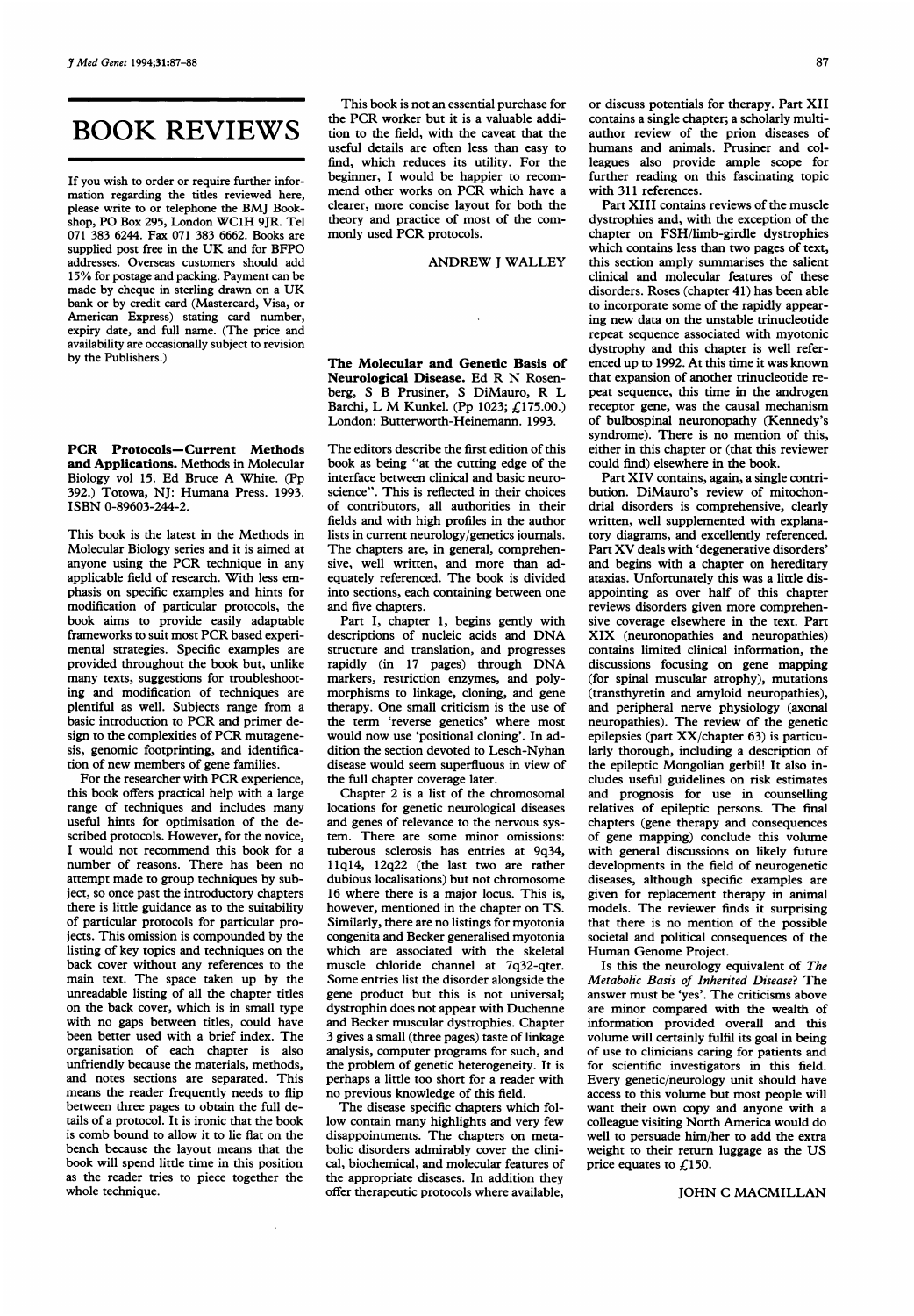# **NOTICE**

# European School of Medical Genetics: 7th Course

This course will be held in Sestri Levante, Genoa, 20 to 26 March, 1994. Directors: Professor V A McKusick (Baltimore), Professor G Romeo (Genoa). Faculty: <sup>S</sup> Ayme, A Ballabio, M Baraitser, G Barbujani, B Brambati, J-J Cassiman, A Chakravarti, M Devoto, M Gershon, <sup>P</sup> Goodfellow, D Housman, G Jackson, R Kapur, A Monaco, <sup>B</sup> Muiller, V Pachnis, M Pembrey, <sup>B</sup> Ponder, G <sup>J</sup> van Ommen, A Schinzel, G Simoni, <sup>S</sup> M Tilgham. Topics: Introduction to human molecular genetics, linkage analysis, mouse genetics, population genetics, cancer genetics, physical mapping, positional cloning, candidate genes, clinical dysmorphology, genetic counselling, community genetic services. Registration fee: 350 000 Italian lire. Applications: send your CV, a brief description of your research interests, a letter of presentation (if you wish to present a clinical case during an evening session and to apply for a travel fellowship in case there are some available, please state it clearly in your cover letter), and a certificate of your knowledge of English to: M Caterina Cogorno, Laboratory of Molecular Genetics, Istituto G Gaslini, <sup>16148</sup> Genova, Italy. Tel: + 39/10/5636370-400, Fax  $+39/10/391254$ .

Ź

#### Correction

In the paper 'A syndrome of insulin resistance resembling leprechaunism in five sibs of consanguineous parents' (J Med Genet 1993;30:470-5), fig 2B is of IV.1 and fig 3B of IV.5.